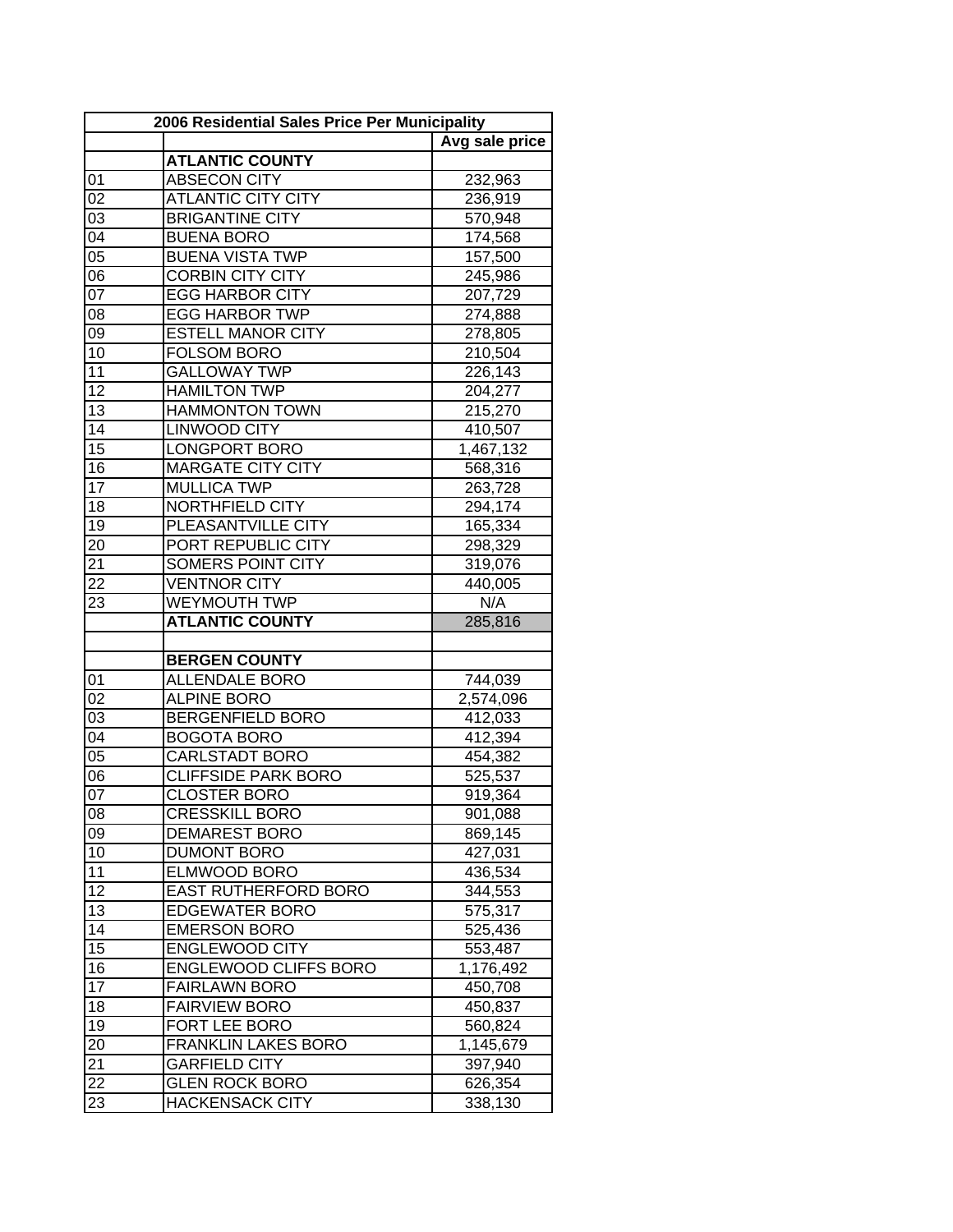| 24              | <b>HARRINGTON PARK BORO</b>   | 613,288   |
|-----------------|-------------------------------|-----------|
| 25              | <b>HASBROUCK HEIGHTS BORO</b> | 460,197   |
| 26              | <b>HAWORTH BORO</b>           | 799,381   |
| 27              | <b>HILLSDALE BORO</b>         | 565,032   |
| 28              | <b>HO-HO-KUS BORO</b>         | 874,961   |
| 29              | <b>LEONIA BORO</b>            | 538,875   |
| 30              | <b>LITTLE FERRY BORO</b>      | 373,844   |
| 31              | <b>LODI BORO</b>              | 415,490   |
| 32              | <b>LYNDHURST TWP</b>          | 445,578   |
| 33              | <b>MAHWAH TWP</b>             | 542,725   |
| 34              | MAYWOOD BORO                  | 446,452   |
| 35              | <b>MIDLAND PARK BORO</b>      | 489,718   |
| 36              | MONTVALE BORO                 | 619,087   |
| 37              | MOONACHIE BORO                | 394,333   |
| 38              | <b>NEW MILFORD BORO</b>       | 469,434   |
| 39              | <b>NORTH ARLINGTON BORO</b>   | 423,656   |
| 40              | NORTHVALE BORO                | 509,125   |
| 41              | NORWOOD BORO                  | 794,232   |
| 42              | <b>OAKLAND BORO</b>           | 534,871   |
| 43              | <b>OLD TAPPAN BORO</b>        | 947,113   |
| 44              | ORADELL BORO                  | 610,976   |
| 45              | PALISADES PARK BORO           | 599,697   |
| 46              | PARAMUS BORO                  | 644,638   |
| 47              | PARK RIDGE BORO               | 617,868   |
| 48              | <b>RAMSEY BORO</b>            | 540,998   |
| 49              | RIDGEFIELD BORO               | 570,683   |
| 50              | RIDGEFIELD PARK VILLAGE       | 403,840   |
| 51              | RIDGEWOOD VILLAGE             | 846,468   |
| $\overline{52}$ | <b>RIVEREDGE BORO</b>         | 515,605   |
| 53              | RIVERVALE TWP                 | 652,638   |
| 54              | <b>ROCHELLE PARK TWP</b>      | 423,451   |
| $\overline{55}$ | <b>ROCKLEIGH BORO</b>         | N/A       |
| 56              | <b>RUTHERFORD BORO</b>        | 468,768   |
| 57              | SADDLE BROOK TWP              | 436,600   |
| 58              | SADDLE RIVER BORO             | 2,140,946 |
| 59              | <b>SOUTH HACKENSACK TWP</b>   | 458,500   |
| 60              | <b>TEANECK TWP</b>            | 475,523   |
| 61              | TENAFLY BORO                  | 927,958   |
| 62              | TETERBORO BORO                | N/A       |
| 63              | UPPER SADDLE RIVER BORO       | 1,058,719 |
| 64              | <b>WALDWICK BORO</b>          | 477,346   |
| 65              | <b>WALLINGTON BORO</b>        | 427,483   |
| 66              | <b>WASHINGTON TWP</b>         | 601,120   |
| 67              | WESTWOOD BORO                 | 499,630   |
| 68              | <b>WOODCLIFF LAKE BORO</b>    | 910,227   |
| 69              | <b>WOOD-RIDGE BORO</b>        | 400,886   |
| 70              | <b>WYCKOFF TWP</b>            | 836,867   |
|                 | <b>BERGEN COUNTY</b>          | 565,691   |
|                 |                               |           |
|                 | <b>BURLINGTON COUNTY</b>      |           |
| 01              | <b>BASS RIVER TWP</b>         | 270,956   |
| 02              | <b>BEVERLY CITY</b>           | 148,327   |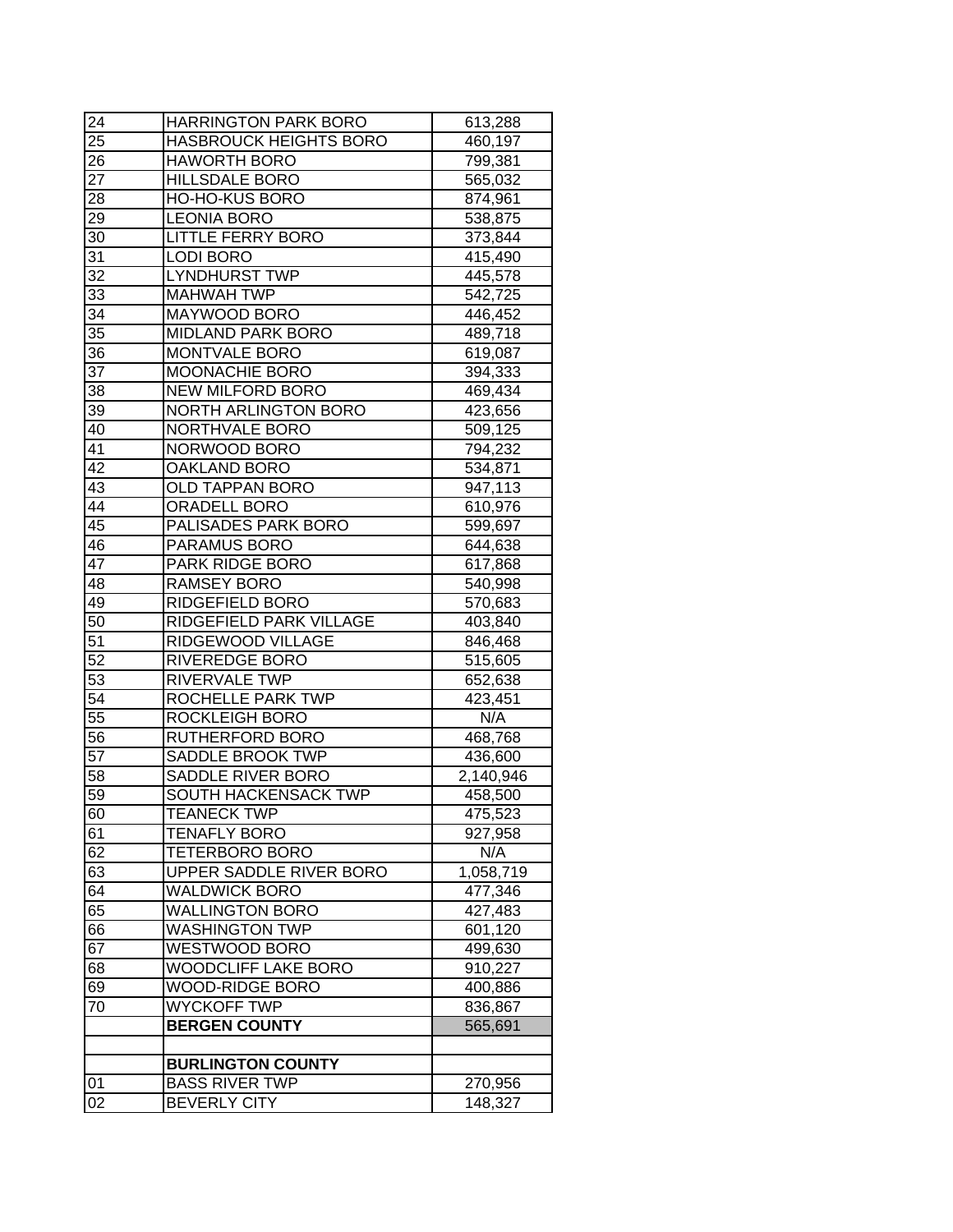| 03              | <b>BORDENTOWN CITY</b>    | 192,497 |
|-----------------|---------------------------|---------|
| 04              | <b>BORDENTOWN TWP</b>     | 341,593 |
| 05              | <b>BURLINGTON CITY</b>    | 167,279 |
| 06              | <b>BURLINGTON TWP</b>     | 299,449 |
| 07              | <b>CHESTERFIELD TWP</b>   | 520,581 |
| 08              | <b>CINNAMINSON TWP</b>    | 292,881 |
| 09              | <b>DELANCO TWP</b>        | 227,297 |
| 10              | <b>DELRAN TWP</b>         | 287,406 |
| 11              | <b>EASTAMPTON TWP</b>     | 269,289 |
| 12              | <b>EDGEWATER PARK TWP</b> | 188,057 |
| 13              | <b>EVESHAM TWP</b>        | 281,796 |
| 14              | FIELDSBORO BORO           | 227,440 |
| 15              | <b>FLORENCE TWP</b>       | 206,354 |
| 16              | <b>HAINESPORT TWP</b>     | 346,881 |
| 17              | <b>LUMBERTON TWP</b>      | 300,148 |
| 18              | <b>MANSFIELD TWP</b>      | 346,967 |
| 19              | <b>MAPLE SHADE TWP</b>    | 195,059 |
| 20              | <b>MEDFORD TWP</b>        | 389,759 |
| 21              | MEDFORD LAKES BORO        | 293,356 |
| 22              | <b>MOORESTOWN TWP</b>     | 528,091 |
| 23              | <b>MOUNT HOLLY TWP</b>    | 183,964 |
| 24              | <b>MOUNT LAUREL TWP</b>   | 257,699 |
| 25              | <b>NEW HANOVER TWP</b>    | 238,917 |
| 26              | NORTH HANOVER TWP         | 389,377 |
| 27              | PALMYRA BORO              | 196,271 |
| 28              | PEMBERTON BORO            | 208,570 |
| 29              | PEMBERTON TWP             | 186,818 |
| 30              | <b>RIVERSIDE TWP</b>      | 178,298 |
| 31              | <b>RIVERTON BORO</b>      | 273,968 |
| $\overline{32}$ | <b>SHAMONG TWP</b>        | 395,730 |
| 33              | SOUTHAMPTON TWP           | 232,984 |
| 34              | <b>SPRINGFIELD TWP</b>    | 354,393 |
| 35              | <b>TABERNACLE TWP</b>     | 363,129 |
| 36              | <b>WASHINGTON TWP</b>     | 381,222 |
| 37              | <b>WESTAMPTON TWP</b>     | 270,746 |
| 38              | <b>WILLINGBORO TWP</b>    | 185,795 |
| 39              | WOODLAND TWP              | 246,043 |
| 40              | <b>WRIGHTSTOWN BORO</b>   | 196,578 |
|                 | <b>BURLINGTON COUNTY</b>  | 271,571 |
|                 |                           |         |
|                 | <b>CAMDEN COUNTY</b>      |         |
| 01              | <b>AUDUBON BORO</b>       | 205,984 |
| 02              | <b>AUDUBON PARK BORO</b>  | N/A     |
| 03              | <b>BARRINGTON BORO</b>    | 212,077 |
| 04              | <b>BELLMAWR BORO</b>      | 171,569 |
| 05              | <b>BERLIN BORO</b>        | 261,684 |
| 06              | <b>BERLIN TWP</b>         | 188,530 |
| 07              | <b>BROOKLAWN BORO</b>     | 136,066 |
| 08              | <b>CAMDEN CITY</b>        | 54,946  |
| 09              | <b>CHERRY HILL TWP</b>    | 280,348 |
| 10              | <b>CHESILHURST BORO</b>   | 146,598 |
| 11              | <b>CLEMENTON BORO</b>     | 137,935 |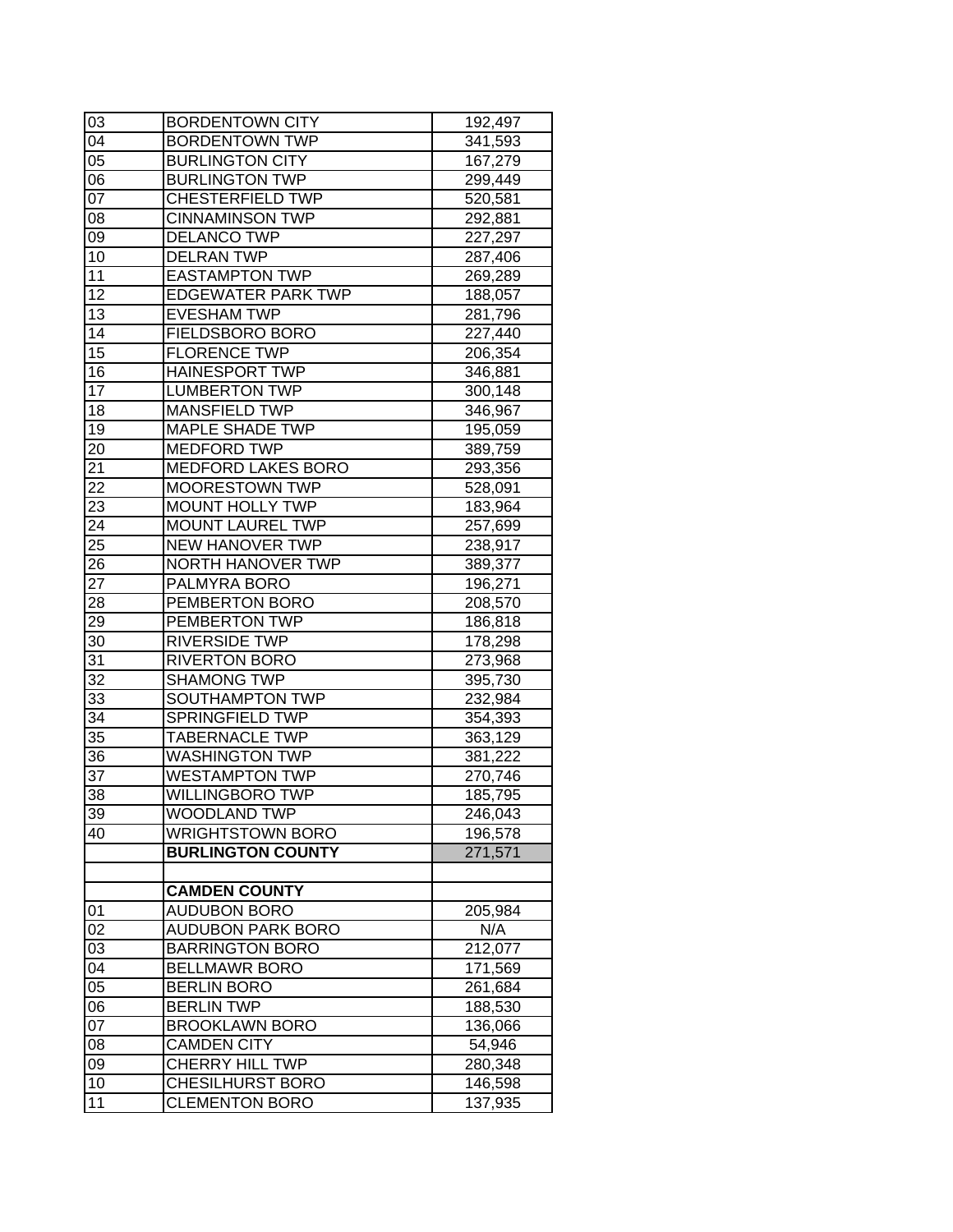| 12              | COLLINGSWOOD BORO          | 226,578   |
|-----------------|----------------------------|-----------|
| 13              | <b>GIBBSBORO BORO</b>      | 255,557   |
| 14              | <b>GLOUCESTER CITY</b>     | 109,107   |
| $\overline{15}$ | <b>GLOUCESTER TWP</b>      | 201,503   |
| $\overline{16}$ | <b>HADDON TWP</b>          | 249,876   |
| 17              | <b>HADDONFIELD BORO</b>    | 522,605   |
| 18              | <b>HADDON HEIGHTS BORO</b> | 287,710   |
| 19              | <b>HI-NELLA BORO</b>       | 167,857   |
| 20              | <b>LAUREL SPRINGS BORO</b> | 212,175   |
| 21              | <b>LAWNSIDE BORO</b>       | 158,009   |
| 22              | <b>LINDENWOLD BORO</b>     | 129,194   |
| 23              | <b>MAGNOLIA BORO</b>       | 170,679   |
| $2\overline{4}$ | MERCHANTVILLE BORO         | 218,095   |
| 25              | <b>MOUNT EPHRAIN BORO</b>  | 166,291   |
| 26              | OAKLYN BORO                | 193,923   |
| 27              | PENNSAUKEN TWP             | 164,772   |
| 28              | PINE HILL BORO             | 158,294   |
| 29              | PINE VALLEY BORO           | N/A       |
| 30              | <b>RUNNEMEDE BORO</b>      | 177,546   |
| 31              | SOMERDALE BORO             | 146,980   |
| 32              | <b>STRATFORD BORO</b>      | 180,058   |
| 33              | <b>TAVISTOCK BORO</b>      | N/A       |
| 34              | <b>VOORHEES TWP</b>        | 286,400   |
| 35              | <b>WATERFORD TWP</b>       | 206,429   |
| 36              | <b>WINSLOW TWP</b>         | 190,389   |
| 37              | <b>WOODLYNNE BORO</b>      | 102,170   |
|                 |                            |           |
|                 |                            |           |
|                 | <b>CAMDEN COUNTY</b>       | 201,120   |
|                 | <b>CAPE MAY COUNTY</b>     |           |
| 01              | <b>AVALON BORO</b>         | 1,754,758 |
| $0\overline{2}$ | <b>CAPE MAY CITY</b>       | 614,991   |
| 03              | <b>CAPE MAY POINT BORO</b> | 783,426   |
| 04              | <b>DENNIS TWP</b>          | 305,169   |
| $0\overline{5}$ | <b>LOWER TWP</b>           | 289,665   |
| 06              | <b>MIDDLE TWP</b>          | 302,319   |
| 07              | NORTH WILDWOOD CITY        | 383,917   |
| 08              | <b>OCEAN CITY CITY</b>     | 725,658   |
| 09              | <b>SEA ISLE CITY CITY</b>  | 790,770   |
| 10              | <b>STONE HARBOR BORO</b>   | 1,512,961 |
| 11              | <b>UPPER TWP</b>           | 329,657   |
| 12              | <b>WEST CAPE MAY BORO</b>  | 591,144   |
| 13              | WEST WILDWOOD BORO         | 370,307   |
| 14              | <b>WILDWOOD CITY</b>       | 325,414   |
| 15              | <b>WILDWOOD CREST BORO</b> | 456,434   |
| 16              | <b>WOODBINE BORO</b>       | 219,414   |
|                 | <b>CAPE MAY COUNTY</b>     | 560,698   |
|                 |                            |           |
|                 | <b>CUMBERLAND COUNTY</b>   |           |
| 01              | <b>BRIDGETON CITY</b>      | 88,195    |
| 02              | <b>COMMERCIAL TWP</b>      | 80,380    |
| 03              | <b>DEERFIELD TWP</b>       | 215,596   |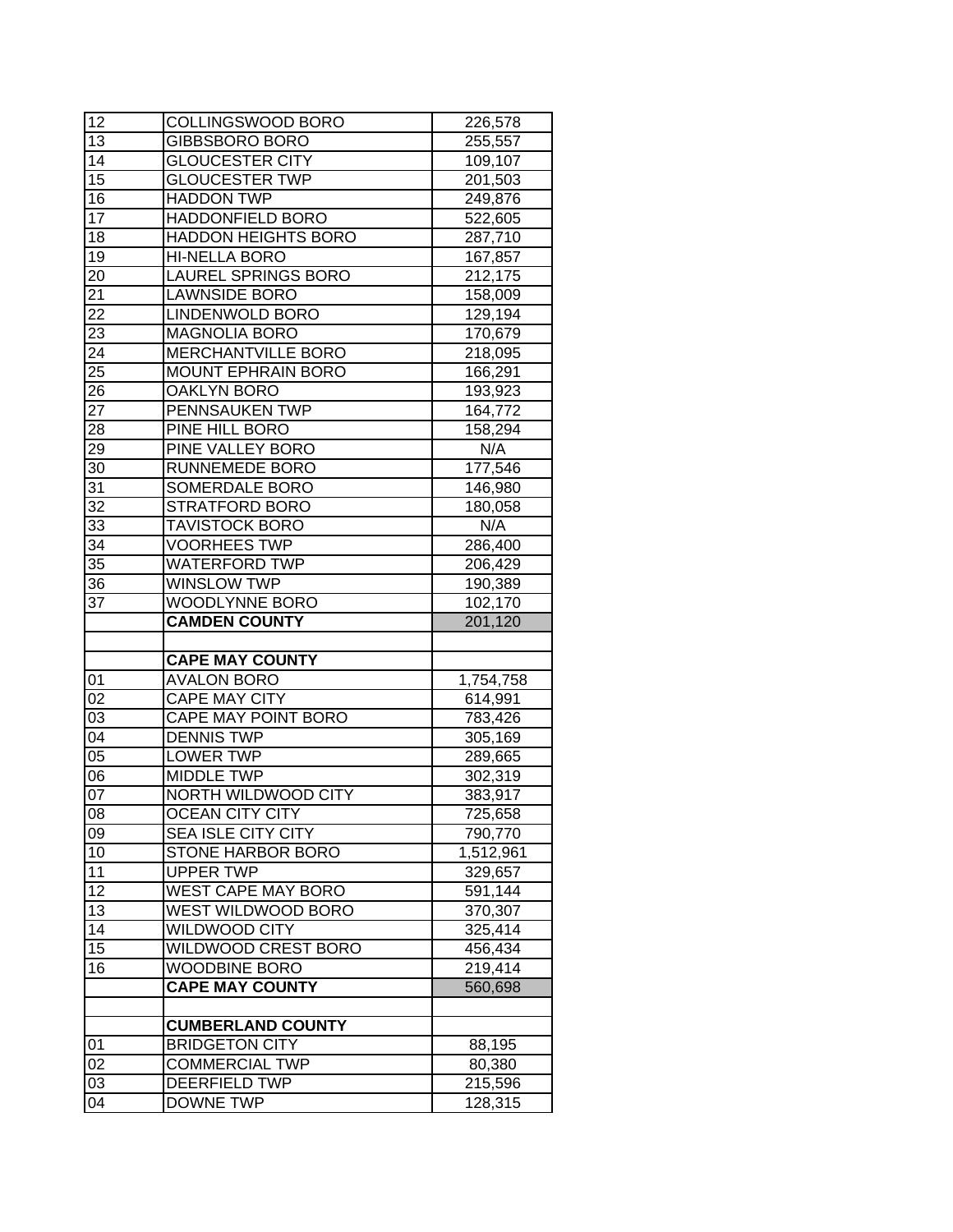| 05 | <b>FAIRFIELD TWP</b>      | 131,970   |
|----|---------------------------|-----------|
| 06 | <b>GREENWICH TWP</b>      | 192,288   |
| 07 | <b>HOPEWELL TWP</b>       | 176,043   |
| 08 | LAWRENCE TWP              | 134,986   |
| 09 | <b>MAURICE RIVER TWP</b>  | 154,406   |
| 10 | <b>MILLVILLE CITY</b>     | 143,967   |
| 11 | SHILOH BORO               | 146,838   |
| 12 | <b>STOW CREEK TWP</b>     | 151,652   |
| 13 | UPPER DEERFIELD TWP       | 169,401   |
| 14 | <b>VINELAND CITY</b>      | 181,060   |
|    | <b>CUMBERLAND COUNTY</b>  | 151,167   |
|    |                           |           |
|    | <b>ESSEX COUNTY</b>       |           |
| 01 | <b>BELLEVILLE TWP</b>     | 320,155   |
| 02 | <b>BLOOMFIELD TWP</b>     | 366,925   |
| 03 | <b>CALDWELL TWP</b>       | 449,531   |
| 04 | <b>CEDAR GROOVE TWP</b>   | 541,611   |
| 05 | <b>EAST ORANGE CITY</b>   | 244,167   |
| 06 | <b>ESSEX FELLS TWP</b>    | 1,295,507 |
| 07 | <b>FAIRFIELD TWP</b>      | 595,661   |
| 08 | <b>GLEN RIDGE TWP</b>     | 593,048   |
| 09 | <b>IRVINGTON TWP</b>      | 227,157   |
| 10 | <b>LIVINGSTON TWP</b>     | 642,779   |
| 11 | MAPLEWOOD TWP             | 513,702   |
| 12 | <b>MILLBURN TWP</b>       | 1,189,053 |
| 13 | <b>MONTCLAIR TWP</b>      | 622,984   |
| 14 | <b>NEWARK CITY</b>        | 300,040   |
| 15 | NORTH CALDWELL TWP        | 719,353   |
| 16 | <b>NUTLEY TWP</b>         | 427,913   |
| 17 | <b>ORANGE CITY TWP</b>    | 260,804   |
| 18 | ROSELAND BORO             | 558,292   |
| 19 | SOUTH ORANGE VILLAGE TWP  | 592,111   |
| 20 | <b>VERONA BORO TWP</b>    | 446,467   |
| 21 | WEST CALDWELL TWP         | 500,828   |
| 22 | <b>WEST ORANGE TWP</b>    | 437,318   |
|    | <b>ESSEX COUNTY</b>       | 410,233   |
|    |                           |           |
|    | <b>GLOUCESTER COUNTY</b>  |           |
| 01 | <b>CLAYTON BORO</b>       | 175,748   |
| 02 | <b>DEPTFORD TWP</b>       | 206,589   |
| 03 | <b>EAST GREENWICH TWP</b> | 298,587   |
| 04 | <b>ELK TWP</b>            | 215,762   |
| 05 | <b>FRANKLIN TWP</b>       | 235,573   |
| 06 | <b>GLASSBORO BORO</b>     | 197,627   |
| 07 | <b>GREENWICH TWP</b>      | 184,858   |
| 08 | <b>HARRISON TWP</b>       | 343,602   |
| 09 | <b>LOGAN TWP</b>          | 209,926   |
| 10 | <b>MANUTA TWP</b>         | 226,263   |
| 11 | <b>MONROE TWP</b>         | 236,577   |
| 12 | <b>NATIONAL PARK BORO</b> | 159,569   |
| 13 | <b>NEWFIELD BORO</b>      | 182,210   |
| 14 | PAULSBORO BORO            | 117,281   |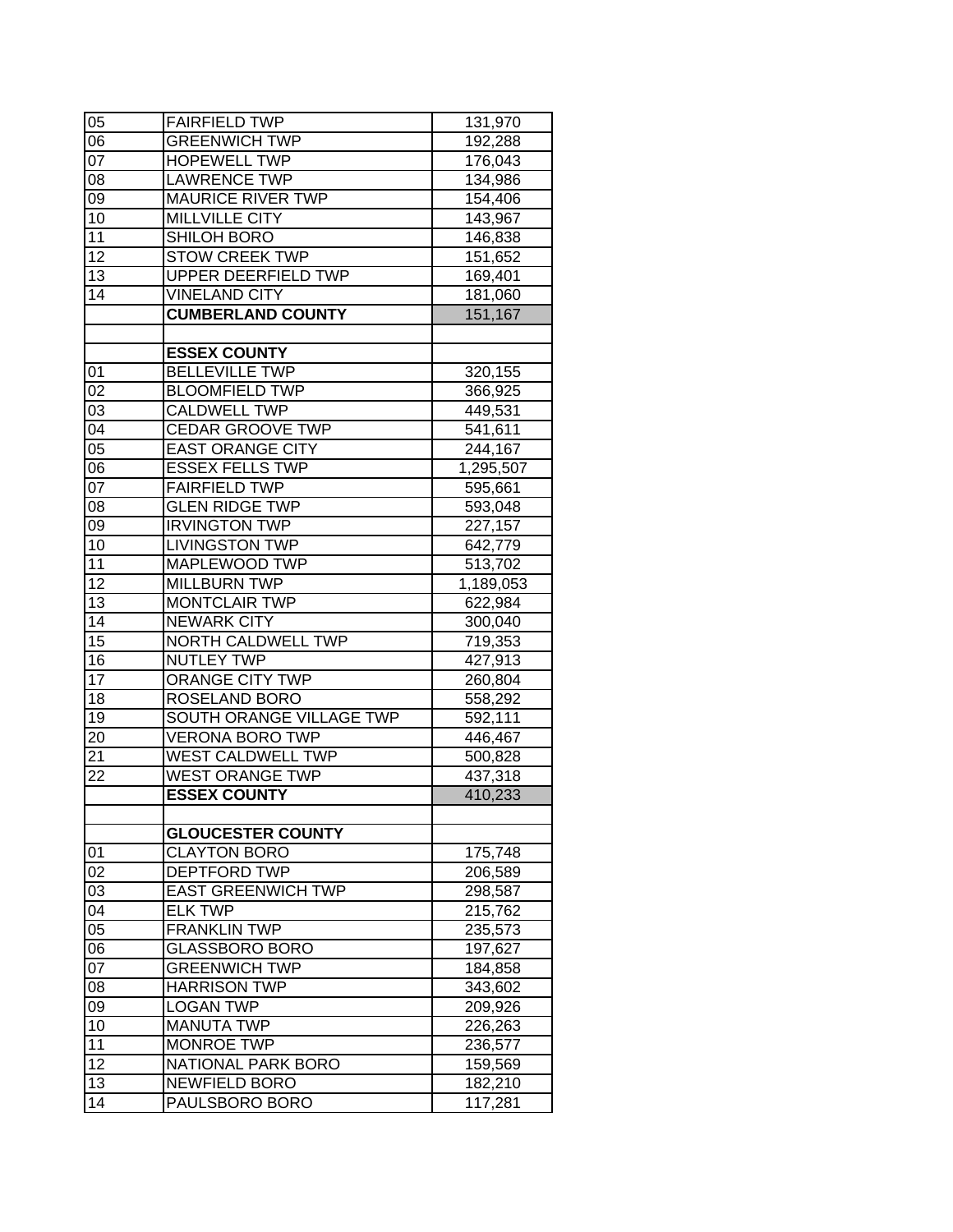| 15              | PITMAN BORO                                  | 191,085            |
|-----------------|----------------------------------------------|--------------------|
| 16              | <b>SOUTH HARRISON TWP</b>                    | 414,317            |
| 17              | SWEDESBORO BORO                              | 165,600            |
| 18              | <b>WASHINGTON TWP</b>                        | 240,594            |
| 19              | <b>WENONAH BORO</b>                          | 329,782            |
| 20              | WEST DEPTFORD TWP                            | 203,720            |
| 21              | <b>WESTVILLE BORO</b>                        | 156,768            |
| 22              | <b>WOODBURY CITY</b>                         | 178,696            |
| 23              | <b>WOODBURY HEIGHTS BORO</b>                 | 213,827            |
| 24              | <b>WOOLWICH TWP</b>                          | 377,474            |
|                 | <b>GLOUCESTER COUNTY</b>                     | 225,227            |
|                 |                                              |                    |
|                 | <b>HUDSON COUNTY</b>                         |                    |
| 01              | <b>BAYONNE CITY</b>                          | 371,336            |
| 02              | <b>EAST NEWARK BORO</b>                      | 340,075            |
| 03              | <b>GUTTENBERG TOWN</b>                       | 416,524            |
| 04              | <b>HARRISON TOWN</b>                         | 386,350            |
| 05              | <b>HOBOKEN CITY</b>                          | 552,553            |
| 06              | <b>JERSEY CITY CITY</b>                      | 339,877            |
| 07              | <b>KEARNY TOWN</b>                           | 368,094            |
| 08              | NORTH BERGEN TWP                             | 386,288            |
| 09              | <b>SECAUCUS TOWN</b>                         | 410,588            |
| 10              | <b>UNION CITY CITY</b>                       | 346,389            |
| 11              | <b>WEEHAWKEN TWP</b>                         | 572,573            |
| 12              | WEST NEW YORK TOWN                           | 365,694            |
|                 | <b>HUDSON COUNTY</b>                         | 391,657            |
|                 |                                              |                    |
|                 |                                              |                    |
|                 | <b>HUNTERDON COUNTY</b>                      |                    |
| 01              | <b>ALEXANDRIA TWP</b>                        | 486,232            |
| $\overline{02}$ | <b>BETHLEHAM TWP</b>                         | 539,744            |
| 03              | <b>BLOOMSBURY BORO</b>                       | 258,750            |
| 04              | <b>CALIFON BORO</b>                          | 410,000            |
| 05              | <b>CLINTON TOWN</b>                          | 410,483            |
| 06              | <b>CLINTON TWP</b>                           | 438,564            |
| 07              | <b>DELAWARE TWP</b>                          | 599,108            |
| 08              | <b>EAST AMWELL TWP</b>                       | 469,646            |
| 09              | <b>FLEMINGTON BORO</b>                       | 334,919            |
| 10              | <b>FRANKLIN TWP</b>                          | 527,631            |
| 11              | <b>FRENCHTOWN BORO</b>                       | 314,006            |
| 12              | <b>GLEN GARDNER BORO</b>                     | 228,937            |
| 13              | <b>HAMPTON BORO</b>                          | 303,200            |
| 14              | <b>HIGH BRIDGE BORO</b>                      | 320,323            |
| 15              | <b>HOLLAND TWP</b>                           | 381,796            |
| 16              | <b>KINGWOOD TWP</b>                          | 456,761            |
| 17              | <b>LAMBERTVILLE CITY</b>                     | 360,509            |
| 18              | <b>LEBANON BORO</b>                          | 335,610            |
| 19              | <b>LEBANON TWP</b>                           | 483,729            |
| 20              | <b>MILFORD BORO</b>                          | 295,593            |
| 21              | <b>RARITAN TWP</b>                           | 433,854            |
| 22              | <b>READINGTON TWP</b>                        | 494,213            |
| 23<br>24        | <b>STOCKTON BORO</b><br><b>TEWKSBURY TWP</b> | 368,000<br>824,943 |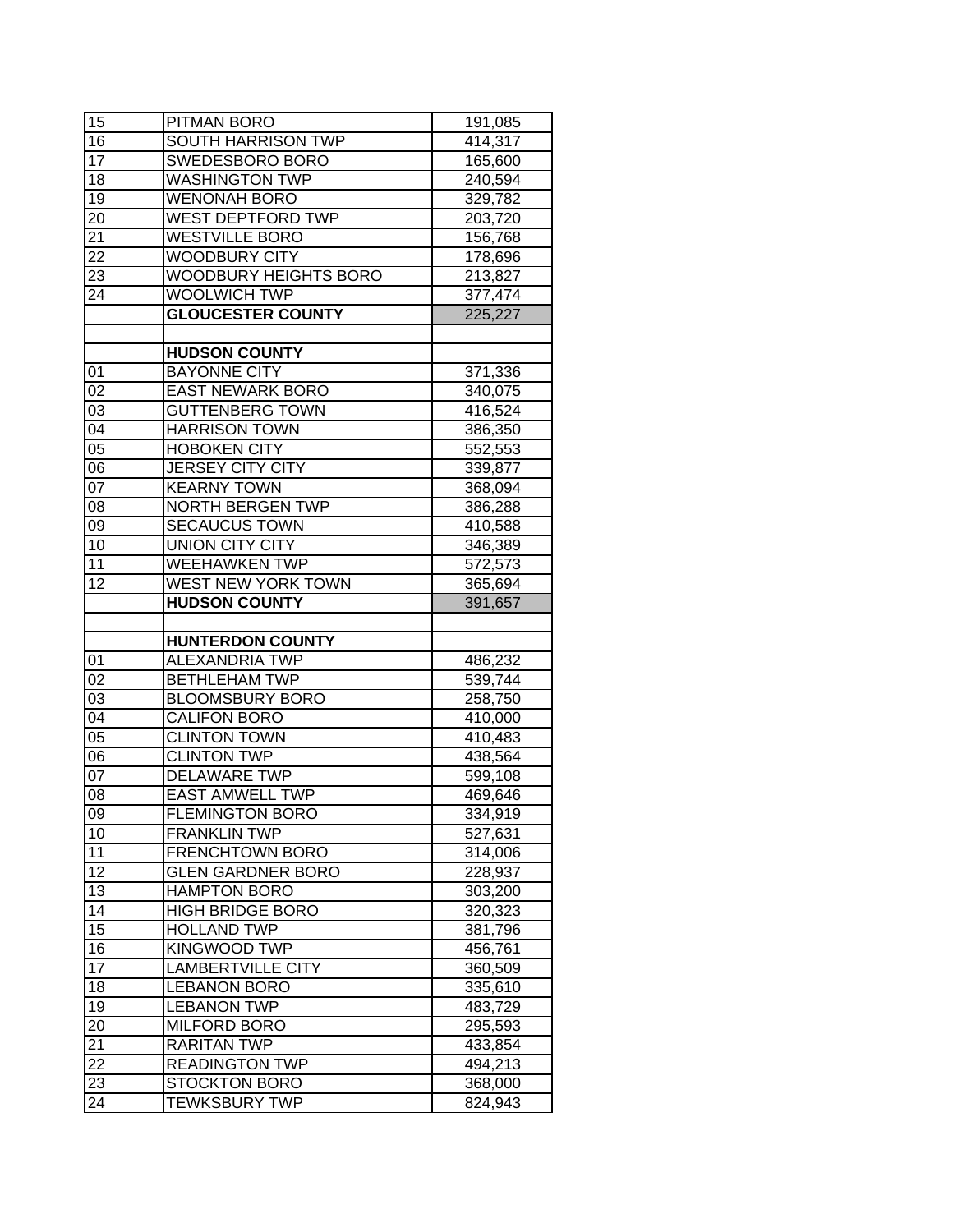| 25              | <b>UNION TWP</b>           | 384,657   |
|-----------------|----------------------------|-----------|
| 26              | <b>WEST AMWELL TWP</b>     | 428,877   |
|                 | <b>HUNTERDON COUNTY</b>    | 448,724   |
|                 |                            |           |
|                 | <b>MERCER COUNTY</b>       |           |
| 01              | <b>EAST WINDSOR TWP</b>    | 310,460   |
| 02              | <b>EWING TWP</b>           | 239,784   |
| 03              | <b>HAMILTON TWP</b>        | 251,507   |
| 04              | <b>HIGHTSTOWN BORO</b>     | 311,557   |
| 05              | <b>HOPEWELL BORO</b>       | 448,890   |
| 06              | <b>HOPEWELL TWP</b>        | 526,906   |
| 0 <sub>7</sub>  | <b>LAWRENCE TWP</b>        | 362,052   |
| 08              | PENNIGTON BORO             | 509,786   |
| 09              | PRINCETON BORO             | 826,340   |
| 10              | PRINCETON TWP              | 865,474   |
| 11              | <b>TRENTON CITY</b>        | 107,345   |
| 12              | <b>WASHINGTON TWP</b>      | 373,104   |
| 13              | <b>WEST WINDSOR TWP</b>    | 534,401   |
|                 | <b>MERCER COUNTY</b>       | 307,817   |
|                 |                            |           |
|                 | <b>MIDDLESEX COUNTY</b>    |           |
| 01              | CARTERET BORO              | 319,219   |
| 02              | <b>CRANBURY TWP</b>        | 683,223   |
| 0 <sub>3</sub>  | <b>DUNELLEN BORO</b>       | 320,933   |
| $0\overline{4}$ | <b>EAST BRUNSWICK TWP</b>  | 380,057   |
| 05              | <b>EDISON TWP</b>          | 385,086   |
| 06              | <b>HELMETTA BORO</b>       | 251,984   |
| 07              | <b>HIGHLAND PARK BORO</b>  | 365,538   |
| 08              | <b>JAMESBURG BORO</b>      | 294,031   |
| 09              | <b>METUCHEN BORO</b>       | 409,159   |
| 10              | MIDDLESEX BORO             | 325,413   |
| 11              | <b>MILLTOWN BORO</b>       | 364,790   |
| 12              | MONROE TWP                 | 354,033   |
| 13              | <b>NEW BRUNSWICK CITY</b>  | 329,768   |
| 14              | <b>NORTH BRUNSWICK TWP</b> | 338,063   |
| $\overline{15}$ | <b>OLD BRIDGE TWP</b>      | 361,518   |
| 16              | PERTH AMBOY CITY           | 317,923   |
| 17              | <b>PISCATAWAY TWP</b>      | 352,734   |
| 18              | PLAINSBORO TWP             | 350,476   |
| 19              | SAYREVILLE BORO            | 343,391   |
| 20              | SOUTH AMBOY CITY           | 359,085   |
| 21              | <b>SOUTH BRUNSWICK TWP</b> | 404,832   |
| 22              | SOUTH PLAINSFIELD BORO     | 353,140   |
| 23              | SOUTH RIVER BORO           | 344,547   |
| 24              | SPOTSWOOD BORO             | 305,803   |
| 25              | WOODBRIDGE TWP             | 325,547   |
|                 | <b>MIDDLESEX COUNTY</b>    | 354,987   |
|                 |                            |           |
|                 | <b>MOMMOUTH COUNTY</b>     |           |
| 01              | <b>ABERDEEN TWP</b>        | 339,006   |
| 02              | <b>ALLENHURST BORO</b>     | 1,435,069 |
| 03              | <b>ALLENTOWN BORO</b>      | 318,163   |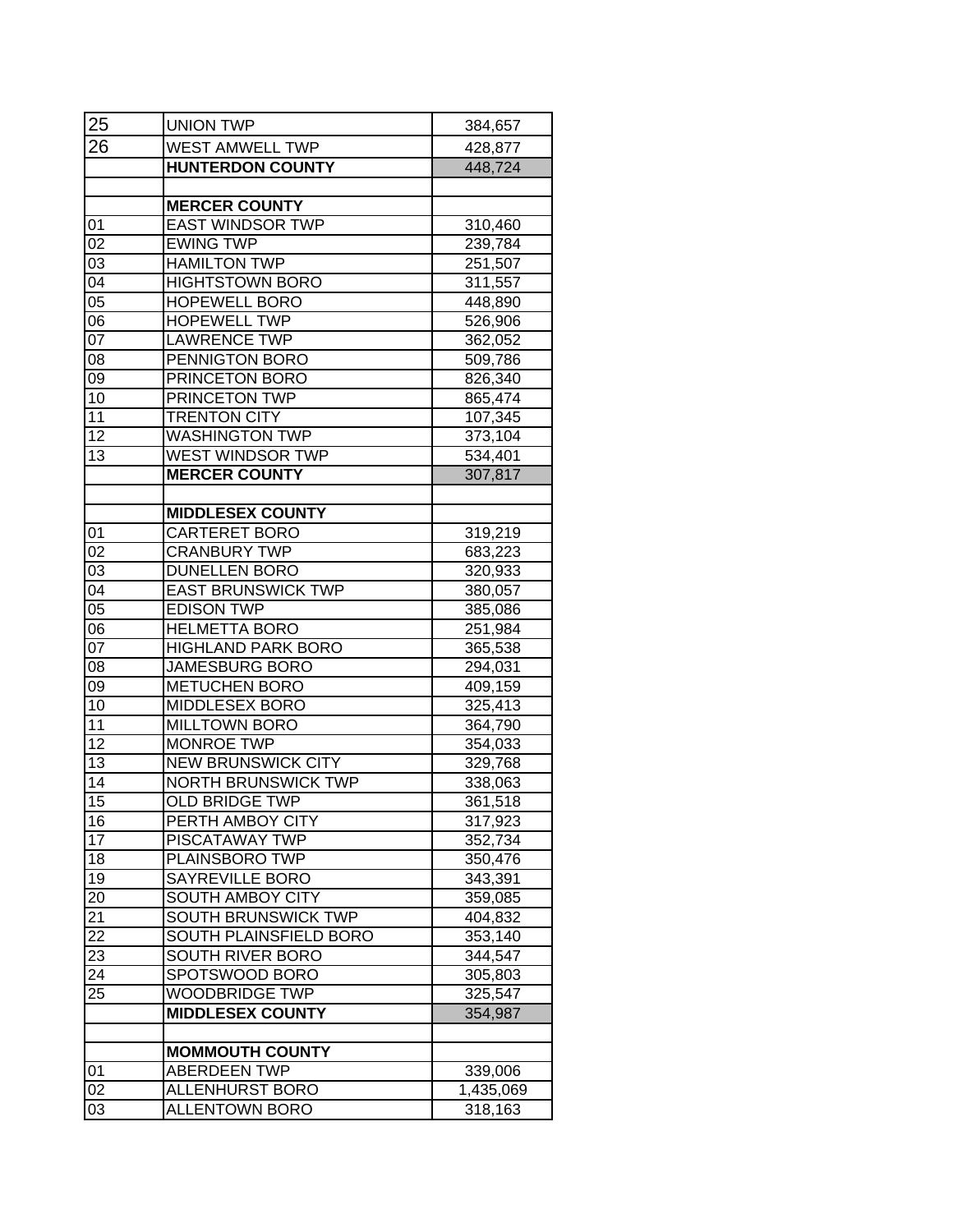|                 | <b>MONMOUTH COUNTY</b>         | 470,652   |
|-----------------|--------------------------------|-----------|
| 53              | <b>WEST LONG BRANCH BORO</b>   | 523,107   |
| 52              | <b>WALL TWP</b>                | 515,165   |
| 51              | <b>UPPER FREEHOLD TWP</b>      | 569,538   |
| 50              | <b>UNION BEACH BORO</b>        | 277,141   |
| 49              | <b>TINTON FALLS BORO</b>       | 353,488   |
| 48              | SPRING LAKE HEIGHTS BORO       | 492,777   |
| 47              | <b>SPRING LAKE BORO</b>        | 1,488,123 |
| 46              | <b>SOUTH BELMAR BORO</b>       | 383,826   |
| 45              | <b>SHREWSBURY TWP</b>          | 241,445   |
| 44              | <b>SHREWSBURY BORO</b>         | 660,682   |
| 43              | SEA GIRT BORO                  | 1,630,500 |
| 42              | <b>SEA BRIGHT BORO</b>         | 570,259   |
| 41              | <b>RUMSON BORO</b>             | 1,257,116 |
| 40              | ROOSEVELT BORO                 | 274,406   |
| 39              | <b>RED BANK BORO</b>           | 437,456   |
| 38              | <b>OCEANPORT BORO</b>          | 548,424   |
| 37              | <b>OCEAN TWP</b>               | 504,000   |
| 36              | NEPTUNE CITY BORO              | 292,777   |
| 35              | <b>NEPTUNE TWP</b>             | 355,434   |
| 34              | <b>MONMOUTH BEACH BORO</b>     | 670,174   |
| 33              | <b>MILLSTONE TWP</b>           | 615,567   |
| $\overline{32}$ | <b>MIDDLETOWN TWP</b>          | 439,753   |
| 31              | <b>MATAWAN BORO</b>            | 370,773   |
| 30              | <b>MARLBORO TWP</b>            | 544,460   |
| 29              | <b>MANASQUAN BORO</b>          | 680,690   |
| 28              | <b>MANALAPAN TWP</b>           | 419,887   |
|                 |                                | 488,696   |
| 27              | <b>LONG BRANCH CITY</b>        | 1,438,750 |
| 26              | <b>LOCH ARBOUR VILLAGE</b>     | 655,132   |
| 25              | <b>LITTLE SILVER BORO</b>      |           |
| 24              | <b>KEYPORT BORO</b>            | 314,103   |
| 23              | <b>KEANSBURG BORO</b>          | 221,291   |
| 22              | <b>INTERLAKEN BORO</b>         | 801,521   |
| 21              | <b>HOWELL TWP</b>              | 357,715   |
| 20              | <b>HOLMDEL TWP</b>             | 752,084   |
| 19              | <b>HIGHLANDS BORO</b>          | 306,611   |
| 18              | <b>HAZLET TWP</b>              | 353,633   |
| 17              | <b>FREEHOLD TWP</b>            | 406,983   |
| 16              | FREEHOLD BORO                  | 299,356   |
| 15              | <b>FARMINGDALE BORO</b>        | 366,389   |
| 14              | <b>FAIR HAVEN BORO</b>         | 776,901   |
| 13              | <b>ENGLISHTOWN BORO</b>        | 315,193   |
| 12              | <b>EATONTOWN BORO</b>          | 396,239   |
| 11              | <b>DEAL BORO</b>               | 1,257,500 |
| 10              | <b>COLTS NECK TWP</b>          | 931,351   |
| 09              | <b>BRIELLE BORO</b>            | 777,673   |
| $0\overline{8}$ | <b>BRADLEY BEACH BORO</b>      | 513,649   |
| $\overline{07}$ | <b>BELMAR BORO</b>             | 547,316   |
| 06              | AVON-BY-THE-SEA BOR            | 968,191   |
| 05              | <b>ATLANTIC HIGHLANDS BORO</b> | 480,913   |
| 04              | <b>ASBURY PARK CITY</b>        | 301,730   |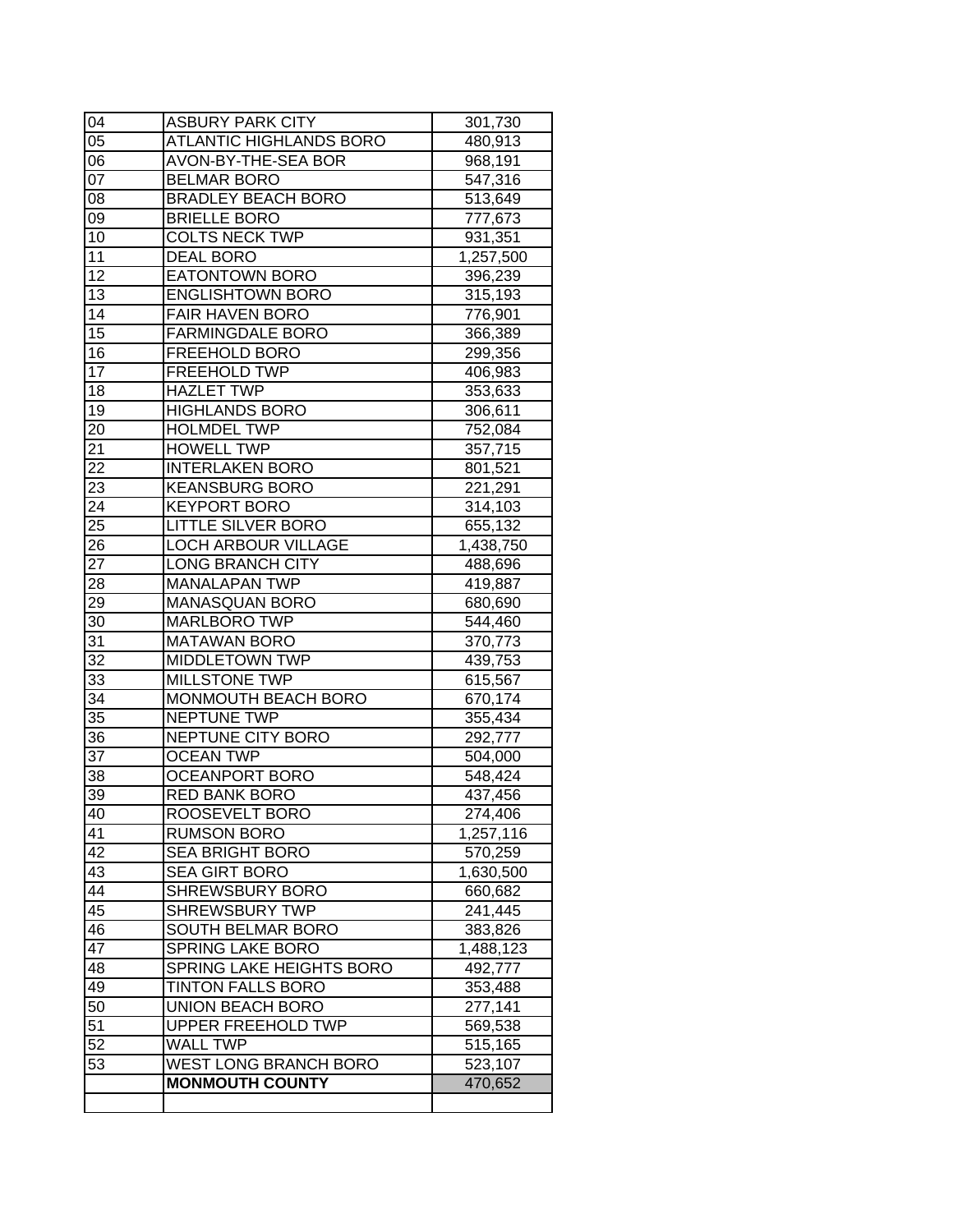|                 | <b>MORRIS COUNTY</b>        |           |
|-----------------|-----------------------------|-----------|
| 01              | <b>BOONTON TOWN</b>         | 430,407   |
| 02              | <b>BOONTON TWP</b>          | 626,132   |
| 03              | <b>BULTER BORO</b>          | 381,353   |
| $0\overline{4}$ | <b>CHATHAM BORO</b>         | 765,557   |
| $\overline{05}$ | <b>CHATHAM TWP</b>          | 787,708   |
| 06              | <b>CHESTER BORO</b>         | 540,433   |
| 07              | <b>CHESTER TWP</b>          | 891,339   |
| 08              | <b>DENVILLE TWP</b>         | 464,256   |
| 09              | <b>DOVER TOWN</b>           | 344,563   |
| 10              | <b>EAST HANOVER TWP</b>     | 552,243   |
| 11              | <b>FLORHAM PARK BORO</b>    | 630,729   |
| 12              | <b>HANOVER TWP</b>          | 502,334   |
| 13              | <b>HARDING TWP</b>          | 1,445,470 |
| 14              | <b>JEFFERSON TWP</b>        | 394,405   |
| 15              | <b>KINNELON BORO</b>        | 744,141   |
| 16              | <b>LINCOLN PARK BORO</b>    | 371,440   |
| 17              | <b>MADISON BORO</b>         | 819,615   |
| 18              | <b>MENDHAM BORO</b>         | 867,939   |
| 19              | <b>MENDHAM TWP</b>          | 1,042,396 |
| 20              | MINE HILL TWP               | 359,733   |
| 21              | <b>MONTVILLE TWP</b>        | 633,658   |
| 22              | <b>MORRIS TWP</b>           | 629,752   |
| 23              | <b>MORRIS PLAINS BORO</b>   | 482,569   |
| 24              | <b>MORRISTOWN TOWN</b>      | 489,977   |
| 25              | <b>MOUNTAIN LAKES BORO</b>  | 902,375   |
| 26              | <b>MOUNT ARLINGTON BORO</b> | 371,496   |
| 27              | <b>MOUNT OLIVE TWP</b>      | 438,928   |
| 28              | <b>NETCONG BORO</b>         | 310,327   |
| 29              | PARSIPPANY-TROY HILLS TWP   | 434,668   |
| 30              | LONG HILL TWP               | 586,429   |
| 31              | PEQUANNOCK TWP              | 490,051   |
| 32              | <b>RANDOLPH TWP</b>         | 607,458   |
| 33              | RIVERDALE BORO              | 392,757   |
| 34              | ROCKAWAY BORO               | 354,948   |
| 35              | ROCKAWAY TWP                | 413,688   |
| 36              | ROXBURY TWP                 | 409,396   |
| 37              | VICTORY GARDENS BORO        | 242,981   |
| 38              | WASHINGTON TWP              | 535,777   |
| 39              | <b>WHARTON BORO</b>         | 364,528   |
|                 | <b>MORRIS COUNTY</b>        | 528,395   |
|                 |                             |           |
|                 | <b>OCEAN COUNTY</b>         |           |
| 01              | <b>BARNEGAT TWP</b>         | 287,618   |
| 02              | <b>BARNEGAT LIGHT BORO</b>  | 870,654   |
| 03              | <b>BAY HEAD BORO</b>        | 1,644,052 |
| 04              | <b>BEACH HAVEN BORO</b>     | 875,620   |
| 05              | BEACHWOOD BORO              | 273,160   |
| 06              | <b>BERKELEY BORO</b>        | 253,901   |
| 07              | <b>BRICK TWP</b>            | 360,779   |
| 08              | DOVER TWP                   | 364,712   |
| 09              | EAGLESWOOD TWP              | 515,125   |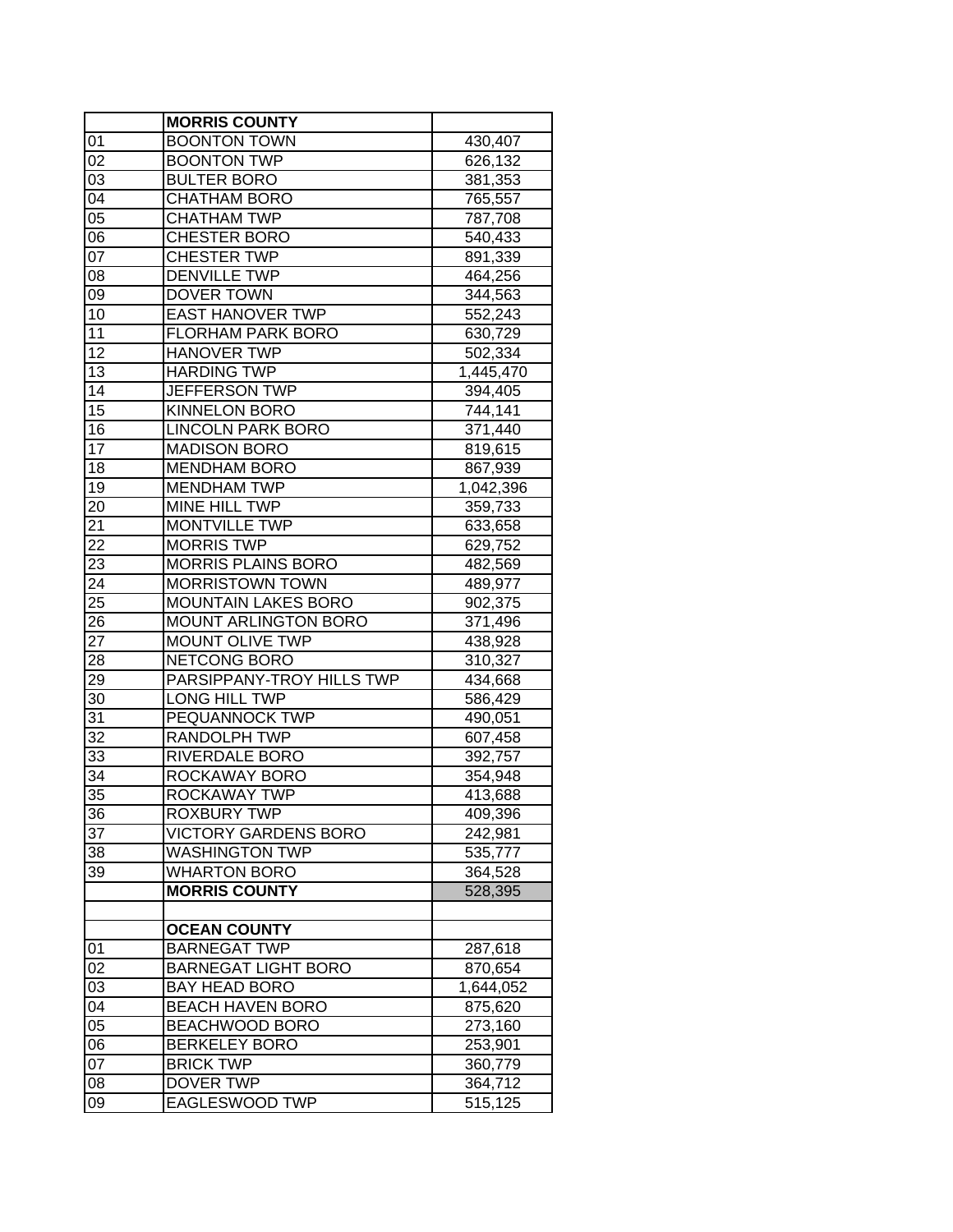| $\overline{1}0$ | HARVEY CEDARS BORO          | 1,060,569          |
|-----------------|-----------------------------|--------------------|
| 11              | <b>ISLAND HEIGHTS BORO</b>  | 419,825            |
| $1\overline{2}$ | <b>JACKSON TWP</b>          | 368,919            |
| 13              | <b>LACEY TWP</b>            | 333,437            |
| 14              | <b>LAKEHURST BORO</b>       | 253,818            |
| $\overline{15}$ | <b>LAKEWOOD TWP</b>         | 268,111            |
| 16              | <b>LAVALLETTE BORO</b>      | 895,337            |
| 17              | LITTLE EGG HARBOR TWP       | 256,332            |
| 18              | <b>LONG BEACH TWP</b>       | 1,126,690          |
| 19              | <b>MANCHESTER TWP</b>       | 237,846            |
| 20              | <b>MANTOLOKING BORO</b>     | 3,334,294          |
| 21              | <b>OCEAN TWP</b>            | 321,599            |
| $\overline{22}$ | <b>OCEAN GATE BORO</b>      | 255,153            |
| 23              | PINE BEACH BORO             | 342,425            |
| 24              | PLUMSTED TWP                | 354,884            |
| 25              | POINT PLEASANT BORO         | 434,511            |
| $2\overline{6}$ | POINT PLEASANT BEACH BORO   | 596,520            |
| 27              | <b>SEASIDE HEIGHTS BORO</b> | 308,443            |
| 28              | <b>SEASIDE PARK BORO</b>    | 587,944            |
| 29              | SHIP BOTTOM BORO            | 658,929            |
| 30              | SOUTH TOMS RIVER BORO       | 229,100            |
| 31              | <b>STAFFORD BORO</b>        | 362,337            |
| 32              | <b>SURF CITY BORO</b>       | 907,840            |
| 33              | <b>TUCKERTON BORO</b>       | 254,002            |
|                 | <b>OCEAN COUNTY</b>         | 372,072            |
|                 |                             |                    |
|                 |                             |                    |
|                 | <b>PASSAIC COUNTY</b>       |                    |
| 01              | <b>BLOOMINGDALE BORO</b>    |                    |
| $\overline{02}$ | <b>CLIFTON CITY</b>         | 371,434<br>395,878 |
| 03              | <b>HALEDON BORO</b>         | 360,287            |
| $0\overline{4}$ | <b>HAWTHORNE BORO</b>       | 422,601            |
| $\overline{05}$ | <b>LITTLE FALLS TWP</b>     | 390,149            |
| 06              | NORTH HALEDON BORO          | 508,471            |
| 07              | PASSAIC CITY                | 352,480            |
| 08              | PATERSON CITY               | 323,158            |
| 09              | POMPTON LAKES BORO          | 366,111            |
| 10              | PROSPECT PARK BORO          | 366,518            |
| 11              | RINGWOOD BORO               | 422,626            |
| 12              | TOTOWA BORO                 | 450,550            |
| 13              | <b>WANAQUE BORO</b>         | 363,459            |
| 14              | <b>WAYNE TWP</b>            | 503,197            |
| 15              | <b>WEST MILFORD TWP</b>     | 327,640            |
| 16              | <b>WEST PATERSON BORO</b>   | 438,860            |
|                 | <b>PASSAIC COUNTY</b>       | 378,754            |
|                 |                             |                    |
|                 | <b>SALEM COUNTY</b>         |                    |
| 01              | <b>ALLOWAY TWP</b>          | 168,041            |
| 02              | <b>CARNEYS POINT TWP</b>    | 138,325            |
| 03              | <b>ELMER BORO</b>           | 147,567            |
| 04              | <b>ELSINBORO TWP</b>        | 182,472            |
| 05              | LOWER ALLOWAYS CREEK TWP    | 137,375            |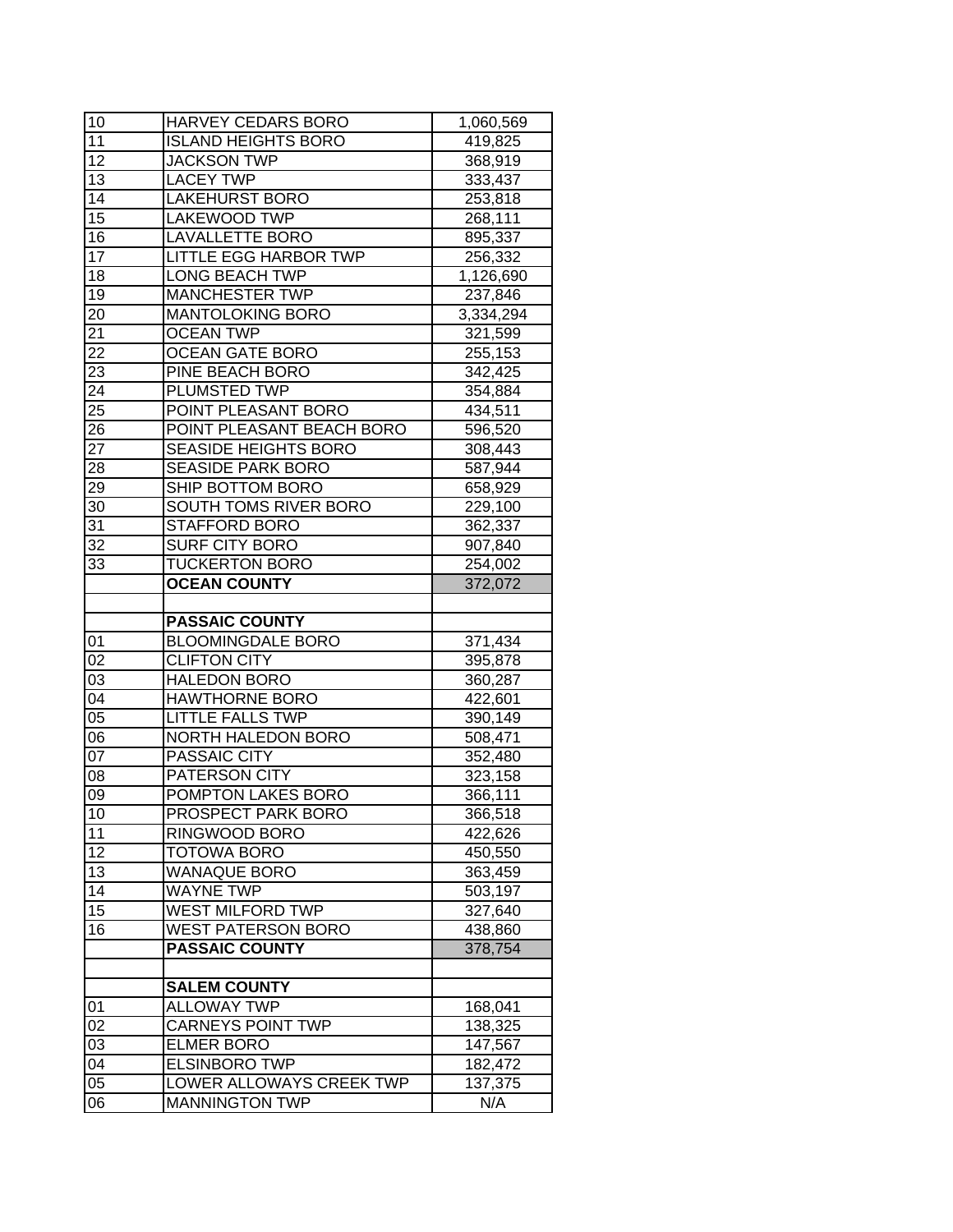| 07              | <b>OLDSMAN TWP</b>      | 171,122   |
|-----------------|-------------------------|-----------|
| 08              | PENNS GROVE TWP         | 116,790   |
| 09              | PENNSVILLE TWP          | 164,432   |
| 10              | PILESGROVE TWP          | 266,258   |
| 11              | PITTSGROVE TWP          | 205,997   |
| 12              | <b>QUINTON TWP</b>      | 125,143   |
| 13              | <b>SALEM CITY</b>       | 94,252    |
| 14              | UPPER PITTSGROVE TWP    | 259,192   |
| 15              | <b>WOODSTOWN BORO</b>   | 206,507   |
|                 | <b>SALEM COUNTY</b>     | 157,312   |
|                 |                         |           |
|                 | <b>SOMERSET COUNTY</b>  |           |
| 01              | <b>BEDMINSTER TWP</b>   | 383,834   |
| 02              | <b>BERNARDS TWP</b>     | 665,088   |
| 03              | BERNARDSVILE BORO       | 1,047,088 |
| 04              | <b>BOUND BROOK BORO</b> | 324,026   |
| $\overline{05}$ | <b>BRANCHBURG TWP</b>   | 477,977   |
| 06              | <b>BRIDGEWATER TWP</b>  | 467,751   |
| 07              | <b>FAR HILLS BORO</b>   | 1,569,420 |
| 08              | <b>FRANKLIN TWP</b>     | 351,555   |
| 09              | <b>GREEN BROOK TWP</b>  | 518,688   |
| 10              | <b>HILLSBOROUGH TWP</b> | 374,985   |
| 11              | <b>MANVILLE BORO</b>    | 329,425   |
| 12              | MILLSTONE BORO          | N/A       |
| 13              | MONTGOMERY TWP          | 648,086   |
| 14              | NORTH PLAINFIELD BORO   | 311,696   |
| 15              | PEAPACK-GLADSTONE BORO  | 464,583   |
| 16              | RARITAN BORO            | 379,861   |
| 17              | ROCKY HILL BORO         | 578,300   |
| 18              | <b>SOMERVILLE BORO</b>  | 340,997   |
| 19              | SOUTH BOUND BROOK BORO  | 311,102   |
| 20              | <b>WARREN TWP</b>       | 849,785   |
| 21              | <b>WATCHUNG BORO</b>    | 829,273   |
|                 | <b>SOMERSET COUNTY</b>  | 447,922   |
|                 |                         |           |
|                 | <b>SUSSEX COUNTY</b>    |           |
| 01              | ANDOVER BORO            | 265,333   |
| 02              | ANDOVER TWP             | 337,698   |
| 03              | <b>BRANCHVILLE BORO</b> | 271,000   |
| 04              | <b>BYRAM TWP</b>        | 344,883   |
| 05              | <b>FRANKFORD TWP</b>    | 335,456   |
| 06              | <b>FRANKLIN BORO</b>    | 245,081   |
| 07              | <b>FREDON TWP</b>       | 422,047   |
| 08              | <b>GREEN TWP</b>        | 413,669   |
| 09              | <b>HAMBURG BORO</b>     | 248,313   |
|                 |                         |           |
| 10              | <b>HAMPTON BORO</b>     | 288,261   |
| 11              | <b>HARDYSTON BORO</b>   | 342,554   |
| 12              | <b>HOPATCONG BORO</b>   | 287,851   |
| 13              | LAFAYETTE BORO          | 507,800   |
| 14              | <b>MONTAGUE TWP</b>     | 166,503   |
| 15              | <b>NEWTON TOWN</b>      | 292,268   |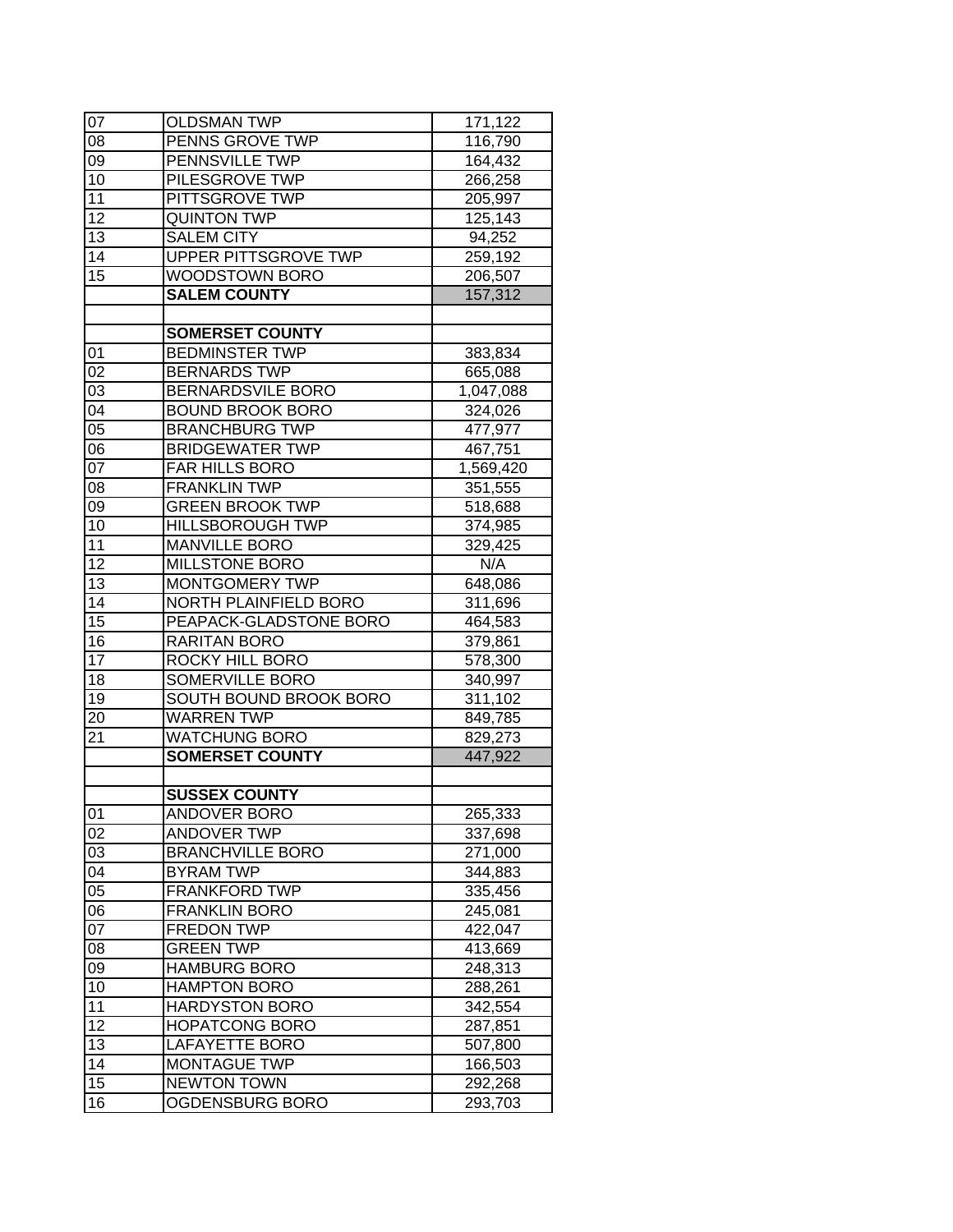| 17              | <b>SANDYSTON BORO</b>       | 258,406 |
|-----------------|-----------------------------|---------|
| 18              | <b>SPARTA TWP</b>           | 476,207 |
| 19              | <b>STANHOPE BORO</b>        | 292,360 |
| 20              | <b>STILLWATER TWP</b>       | 295,792 |
| 21              | <b>SUSSEX TWP</b>           | 195,400 |
| 22              | <b>VERNON TWP</b>           | 254,731 |
| $2\overline{3}$ | <b>WALPACK TWP</b>          | N/A     |
| 24              | <b>WANTAGE TWP</b>          | 328,963 |
|                 | <b>SUSSEX COUNTY</b>        | 311,555 |
|                 |                             |         |
|                 | <b>UNION COUNTY</b>         |         |
| 01              | <b>BERKELEY HEIGHTS TWP</b> | 614,369 |
| 02              | <b>CLARK TWP</b>            | 455,277 |
| 03              | <b>CRANFORD TWP</b>         | 452,120 |
| 04              | <b>ELIZABETH CITY</b>       | 365,371 |
| $\overline{05}$ | FANWOOD BORO                | 461,213 |
| 06              | <b>GARWOOD BORO</b>         | 395,826 |
| $\overline{07}$ | <b>HILLSIDE TWP</b>         | 317,540 |
| 08              | <b>KENILWORTH BORO</b>      | 400,406 |
| 09              | <b>LINDEN CITY</b>          | 338,838 |
| 10              | MOUNTAINSIDE BORO           | 647,274 |
| 11              | <b>NEW PROVIDENCE BORO</b>  | 604,353 |
| 12              | PLAINFIELD CITY             | 306,425 |
| 13              | <b>RAHWAY CITY</b>          | 316,769 |
| 14              | ROSELLE BORO                | 274,800 |
| 15              | ROSELLE PARK BORO           | 336,854 |
| 16              | <b>SCOTCH PLAINS TWP</b>    | 522,918 |
| 17              | <b>SPRINGFIELD TWP</b>      | 429,353 |
| 18              | <b>SUMMIT CITY</b>          | 972,597 |
| $\overline{19}$ | <b>UNION TWP</b>            | 360,438 |
| 20              | <b>WESTFIELD TOWN</b>       | 725,459 |
| 21              | <b>WINFIELD TWP</b>         | N/A     |
|                 | <b>UNION COUNTY</b>         | 423,161 |
|                 |                             |         |
|                 | <b>WARREN COUNTY</b>        |         |
| 01              | <b>ALLAMUCHY TWP</b>        | 327,888 |
| $\overline{02}$ | <b>ALPHA BORO</b>           | 247,832 |
| 03              | <b>BELVIDERE TOWN</b>       | 260,731 |
| 04              | <b>BLAIRSTOWN TWP</b>       | 377,180 |
| 05              | <b>FRANKLIN TWP</b>         | 395,837 |
| 06              | <b>FRELINGHUYSEN TWP</b>    | 273,250 |
| 07              | <b>GREENWICH TWP</b>        | 445,000 |
| 08              | <b>HACKETTSTOWN TOWN</b>    | 328,215 |
| 09              | <b>HARDWICK TWP</b>         | 390,000 |
| 10              | <b>HARMAONY TWP</b>         | 278,911 |
| 11              | HOPE TWP                    | 316,993 |
| 12              | <b>INDEPENDENCE TWP</b>     | 320,636 |
| 13              | <b>KNOWLTON TWP</b>         | 326,849 |
| 14              | <b>LIBERTY TWP</b>          | 331,691 |
| 15              | LOPATCONG TWP               | 302,964 |
| 16              | MANSFIELD TWP               | 342,511 |
|                 |                             |         |